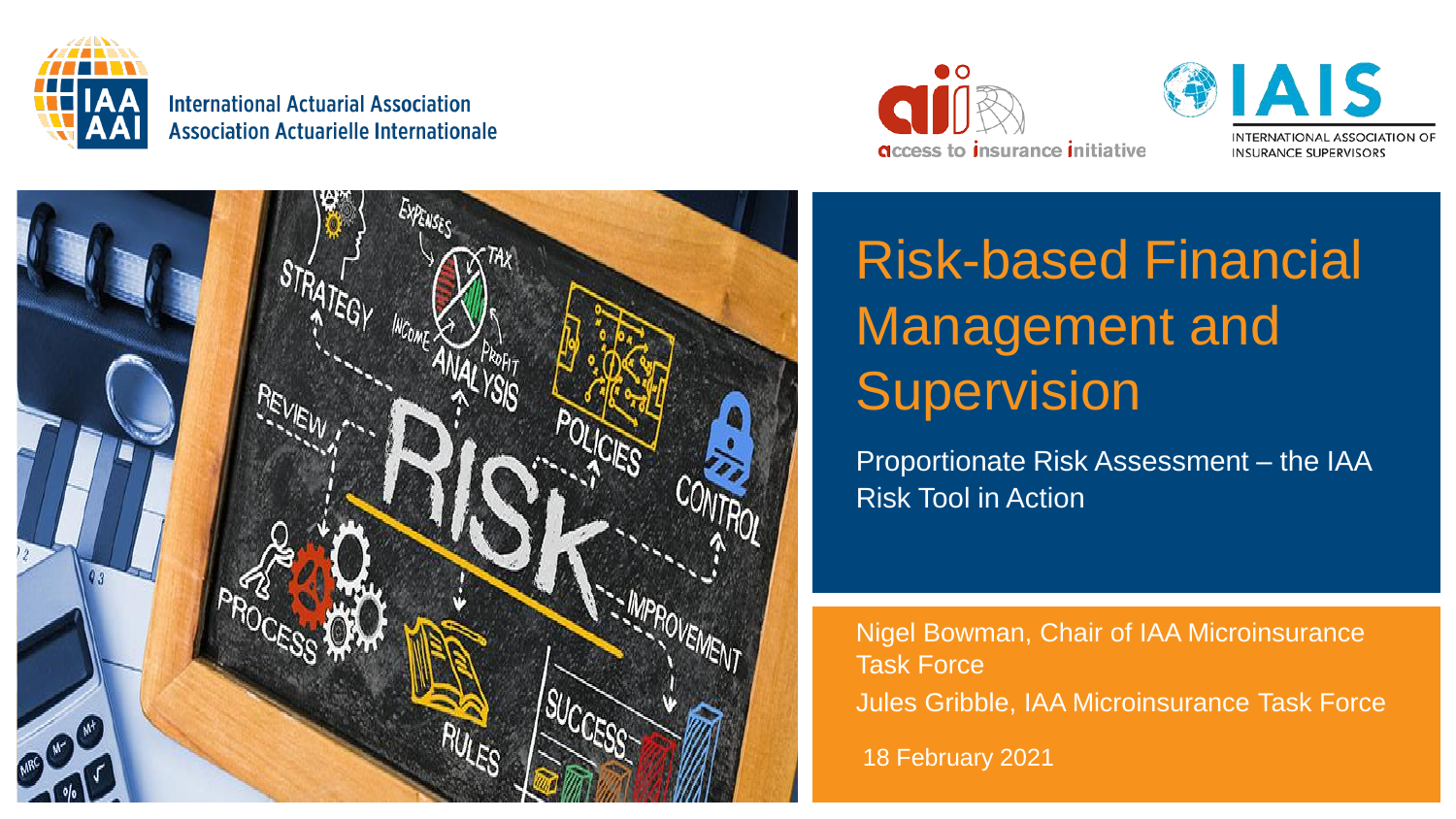

# Risk-Based Financial Management and Supervision Seminar Mini-Series

1. ORSA

• The Core Tool of Risk Based Supervision

2. Using Actuarial Reports

• Getting the Added Value

3. Proportionate Risk Assessment

• The IAA Risk Tool in Action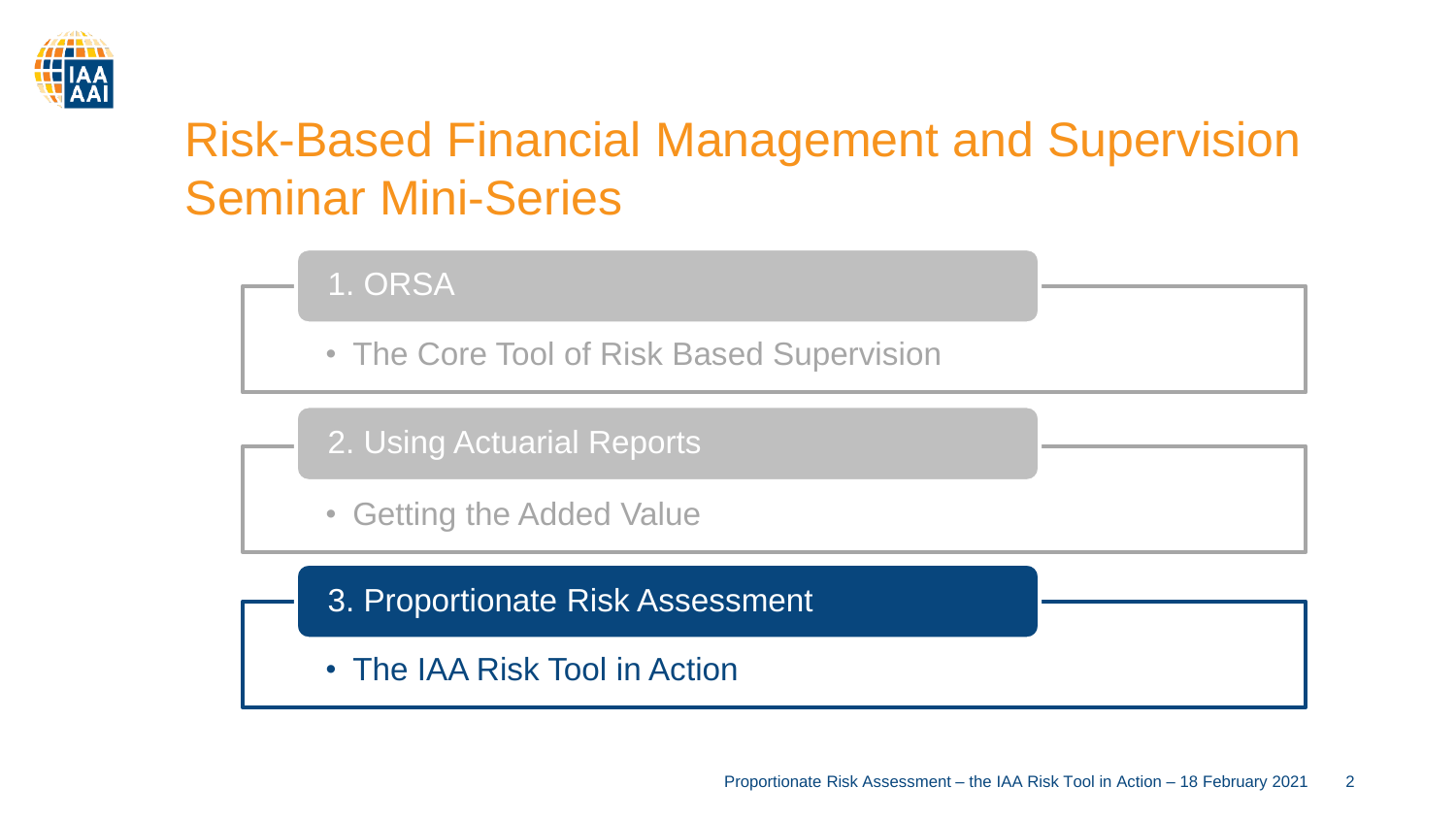

### **Introduction**



- Ability to identify key drivers of risk are the core of any risk-based approach.
- Risk assessment approach and tool developed by IAA's Microinsurance Task Force in joint project with IAIS
- 1. Introducing the tool
- 2. Two example applications
- 3. IRA Uganda interview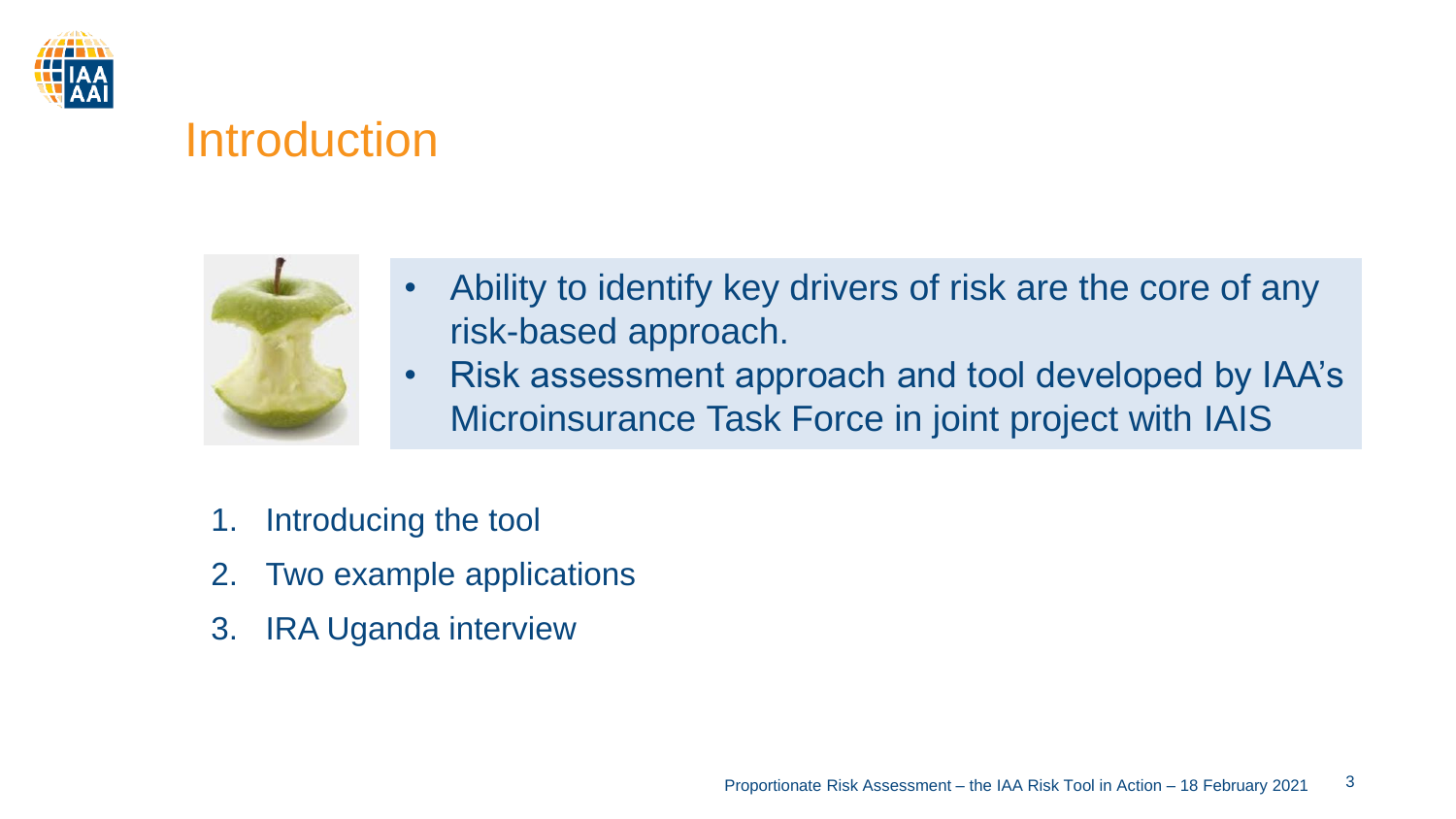

#### IAA's Microinsurance Task Force published in Nov 2018:



Assessing Risk and Proportionate Actuarial Services in Inclusive Insurance Markets



Tool objectives

Tool objectives

Excel-based tool

Improve understanding of key risk drivers within insurance context and the level of risk they present

Better decisions relating to risk

Better outcomes for all stakeholders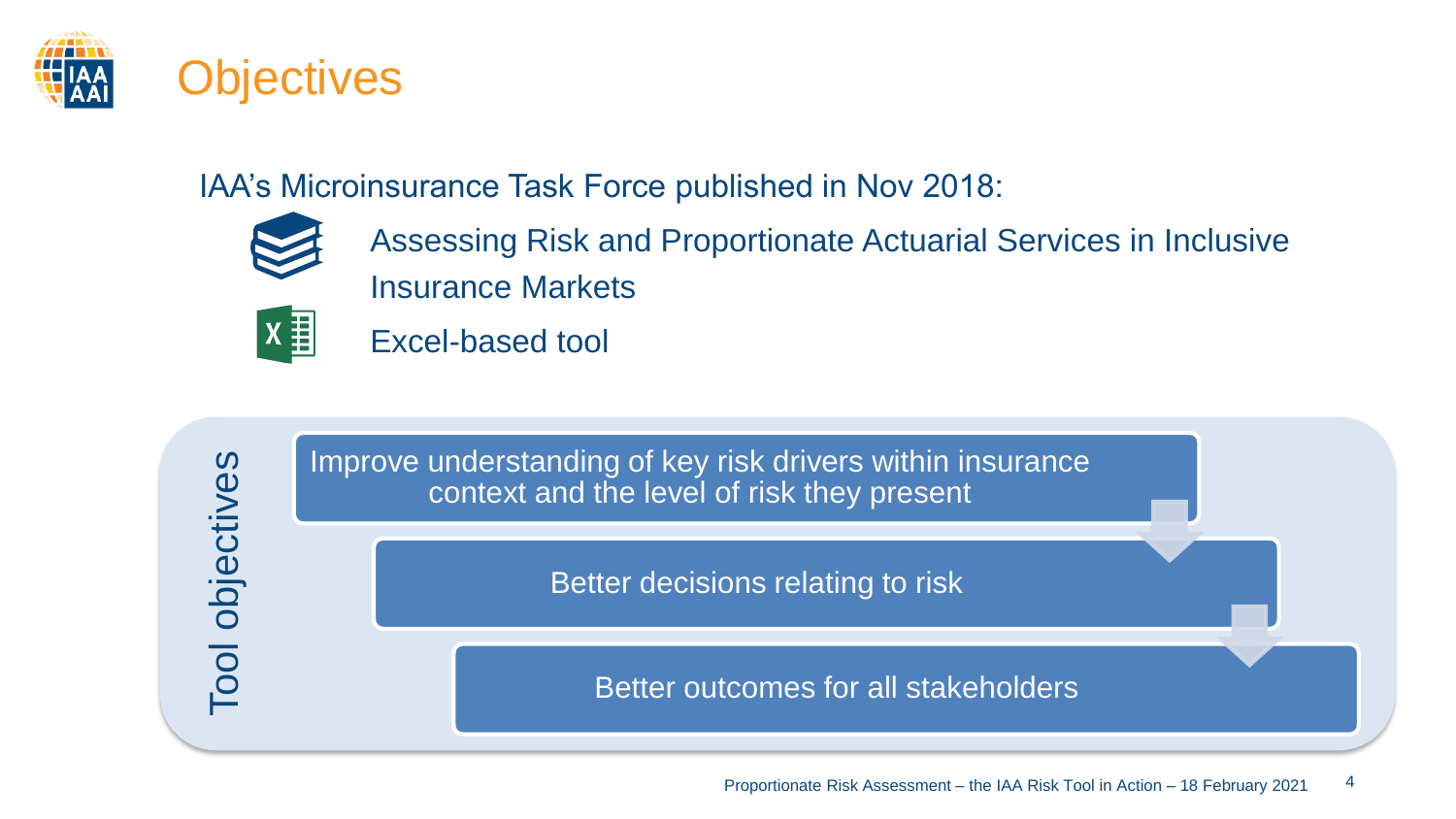

### **Context**

- Summarise process
	- Set risk matrices, risk appetites etc for input dimensions
	- Set criteria for assessing each dimension
	- Assess each criterion to give dimension outcomes
	- Review dimension outcomes and consider actions to adjust inputs
	- Risk matrix outcome provide input and insight into broader decisions making process
- Example 1: Process for assessing Product and Provider dimensions for product approval
	- Example 2: More than 2 dimensions. Apply process at an industry level. Supervisor managing prudentially consequences of a higher level decision

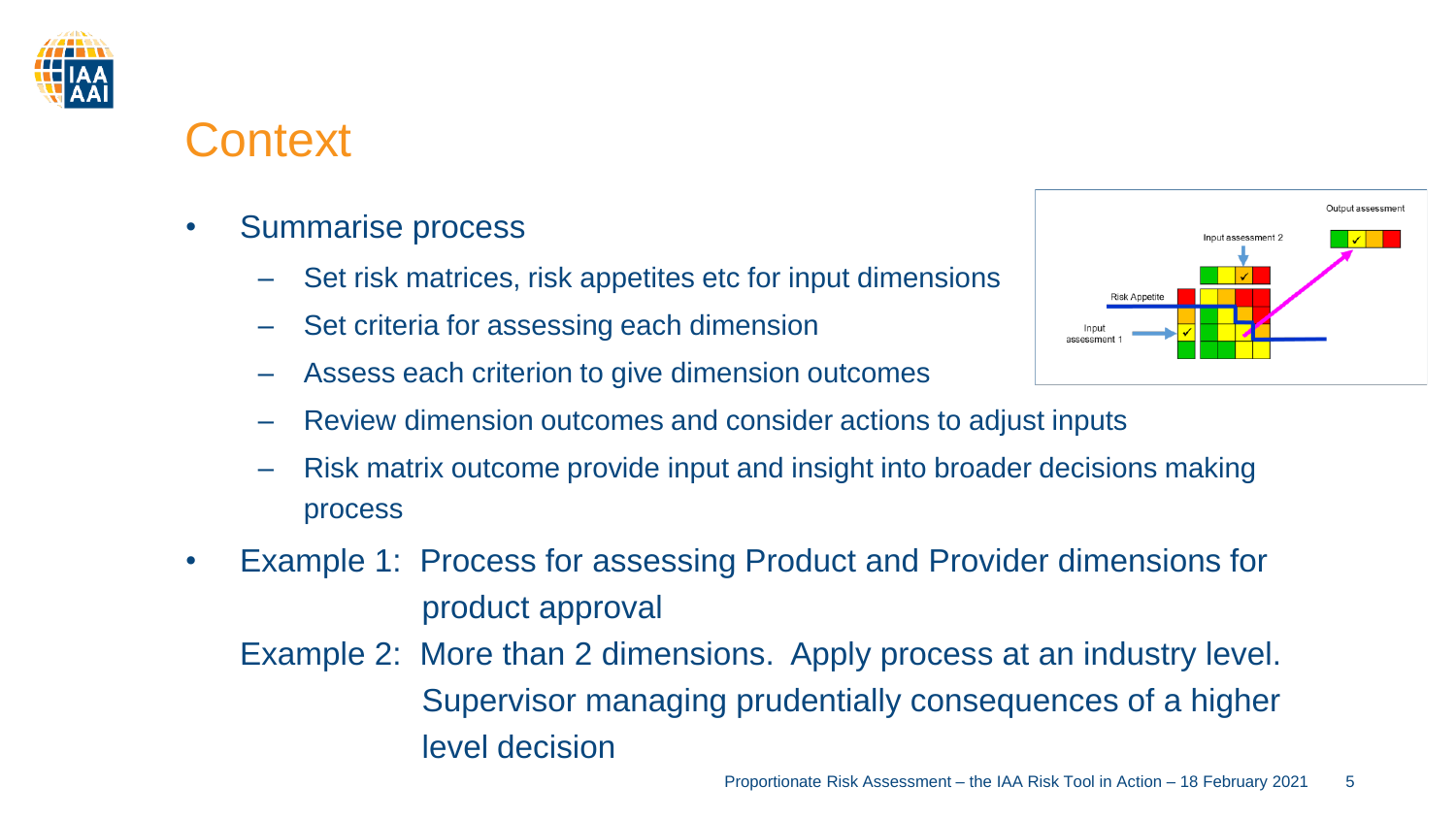

# Example 1: Supervisory product approval

- Two dimensions Product and Provider
- Supervisor reviews insurer assessment. Provides common 'language' for discussion.
- Requires professional judgement. Clarifies questions not give answers.
- Process accessible to wide range of people/inputs as can reflect Delphi approach – acknowledging inputs from many, both 'technical' and 'experienced'.
- Purpose is to provide input to wider decision making process that reflects other issues not specifically included
- Only part of the story see Example 2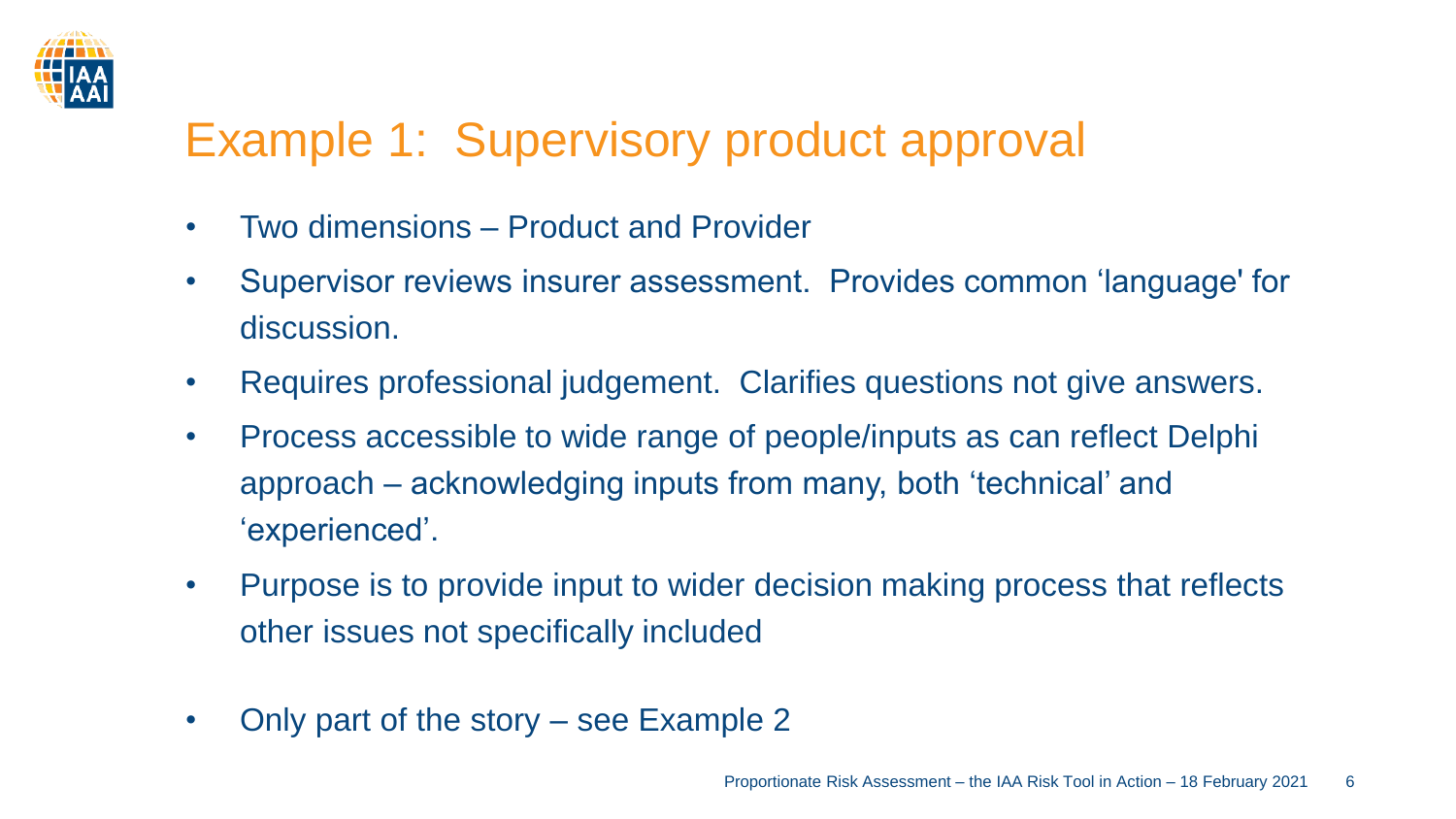# Basic framework: 2 risk dimensions

t

#### **Product risks:**

- inherent in the product
- typically technical
- driven by product features

*Examples*: lack of pricing data, excessive claim exposures

|          | High risk |
|----------|-----------|
|          |           |
|          |           |
| Low risk |           |

#### **Provider risks:**

- ability to develop, deliver and maintain the product
- typically operational

*Examples*: internal controls, available skills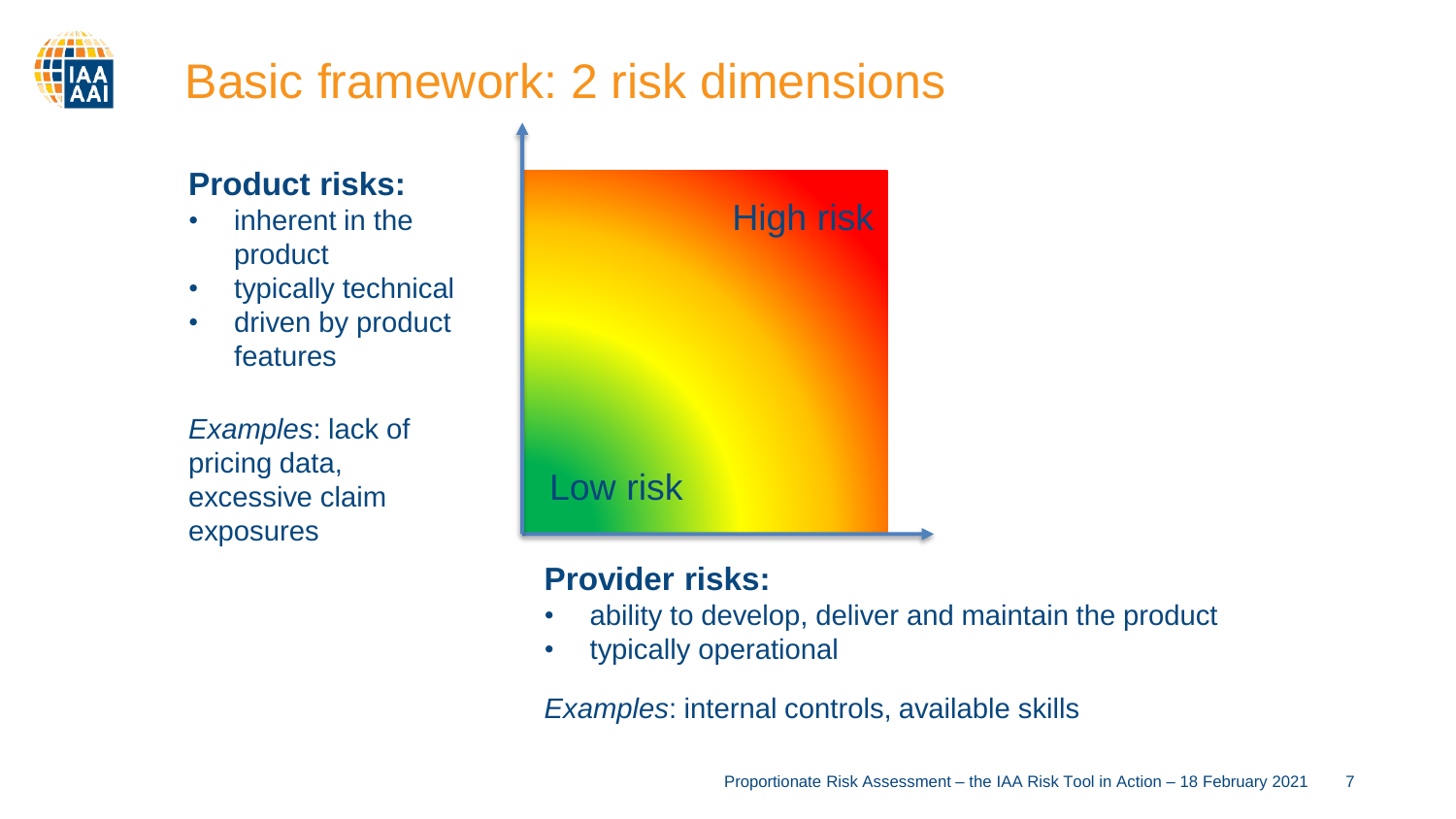

### Product criteria

- Client insurance awareness and product understanding
- Sum insured: amount and predictability
- Insured event: frequency and predictability
- Data: availability, quality and suitability
- Product features: coverage term, deductible, exclusions, waiting period, guarantees, etc
- Moral hazard and anti-selection
- Fraud potential
- Reserving: complexity and significance
- Very large and catastrophic risks eg systemic risk
- Other product factors: Supervisor to specify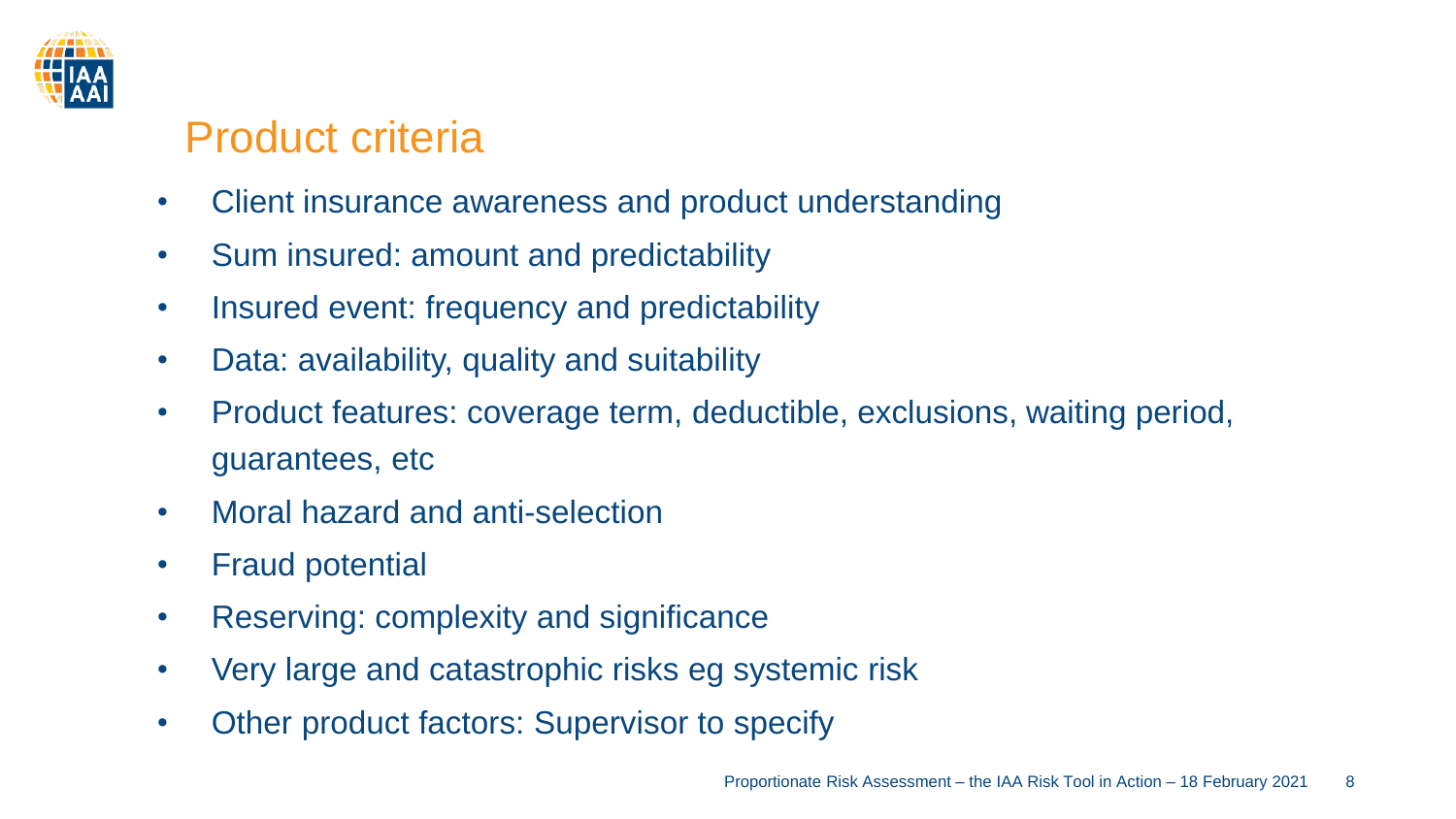

## Provider criteria

- Product design capability
	- Market research, Prototype and product design, testing and rollout, Disclosure and documentation, Review in light of experience
- Sales, marketing and customer education
	- Sales, Underwriting, Premium collection, Customer marketing and education
- Customer administration
	- Customer queries, Claims administration and payments, Dispute resolution
- Technical insurance management
	- Reserving, Reinsurance, Investment, Capital requirements, Solvency management, Monitoring capability and reporting, Data collection
- Operations
	- Institutional assessment and internal audit, Finance and administration, Technology, Management of partnerships, Regulatory compliance
- Staff
	- Technical insurance skills, Skills dealing with customer base, Training and education
- Other provider factors (supervisor to specify)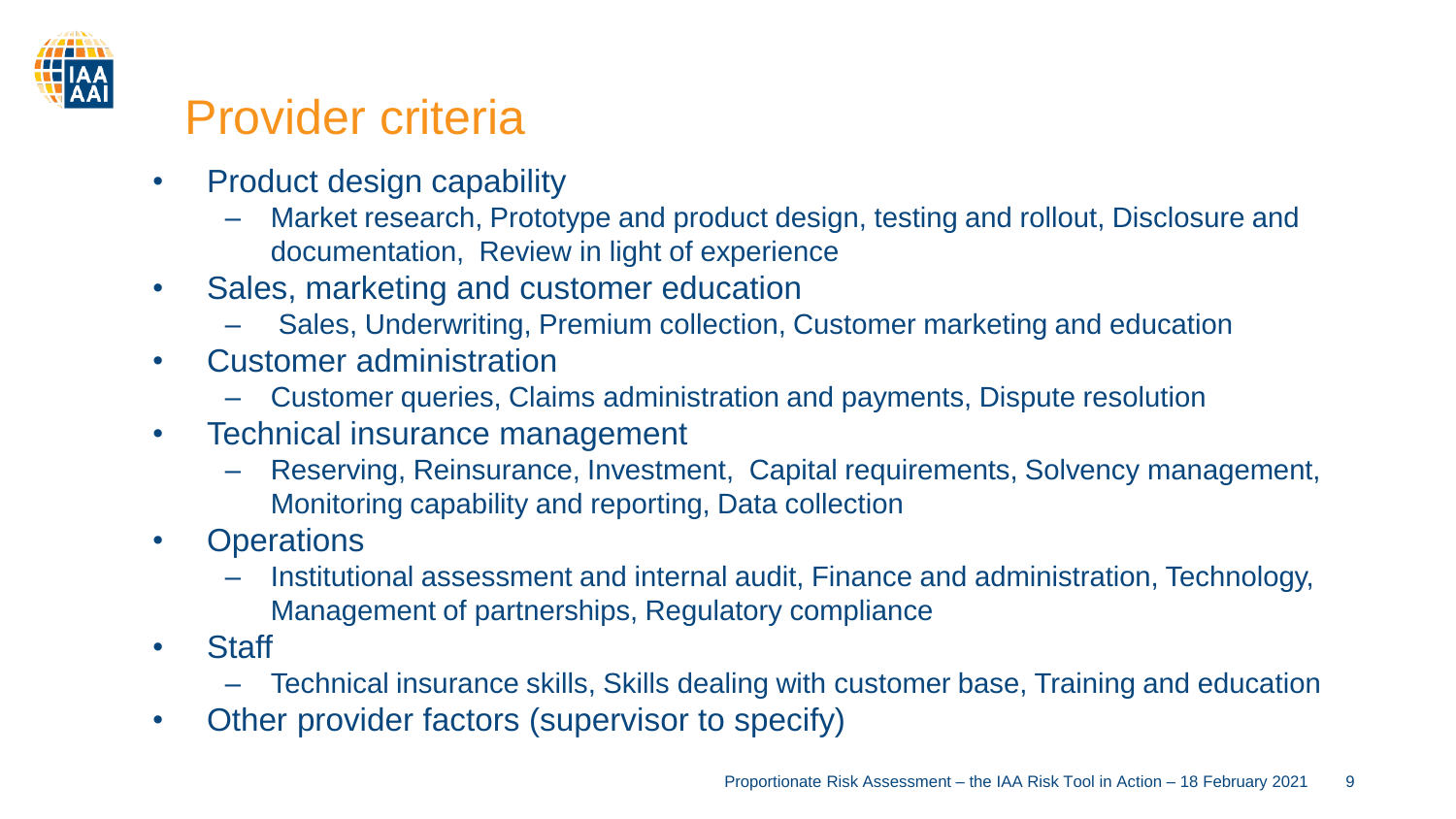

### Assess each criterion

- Risk weight Importance of this risk in this case
	- High, Medium, Moderate, Low, Not relevant (4 / 3 / 2 / 1 / 0)
- Risk score How well is this risk managed in this case
	- High risk, Medium risk, Moderate risk, Low risk, No risk (4 / 3 / 2 / 1 / 0)
- Risk weights converted to Risk weight % (Risk weight / Sum (Risk weights)
	- $-$  Sum of Risk weight %s = 100%
- Document rationale for choices for future reference.
	- This makes the choices explicit and reviewable based on specified choices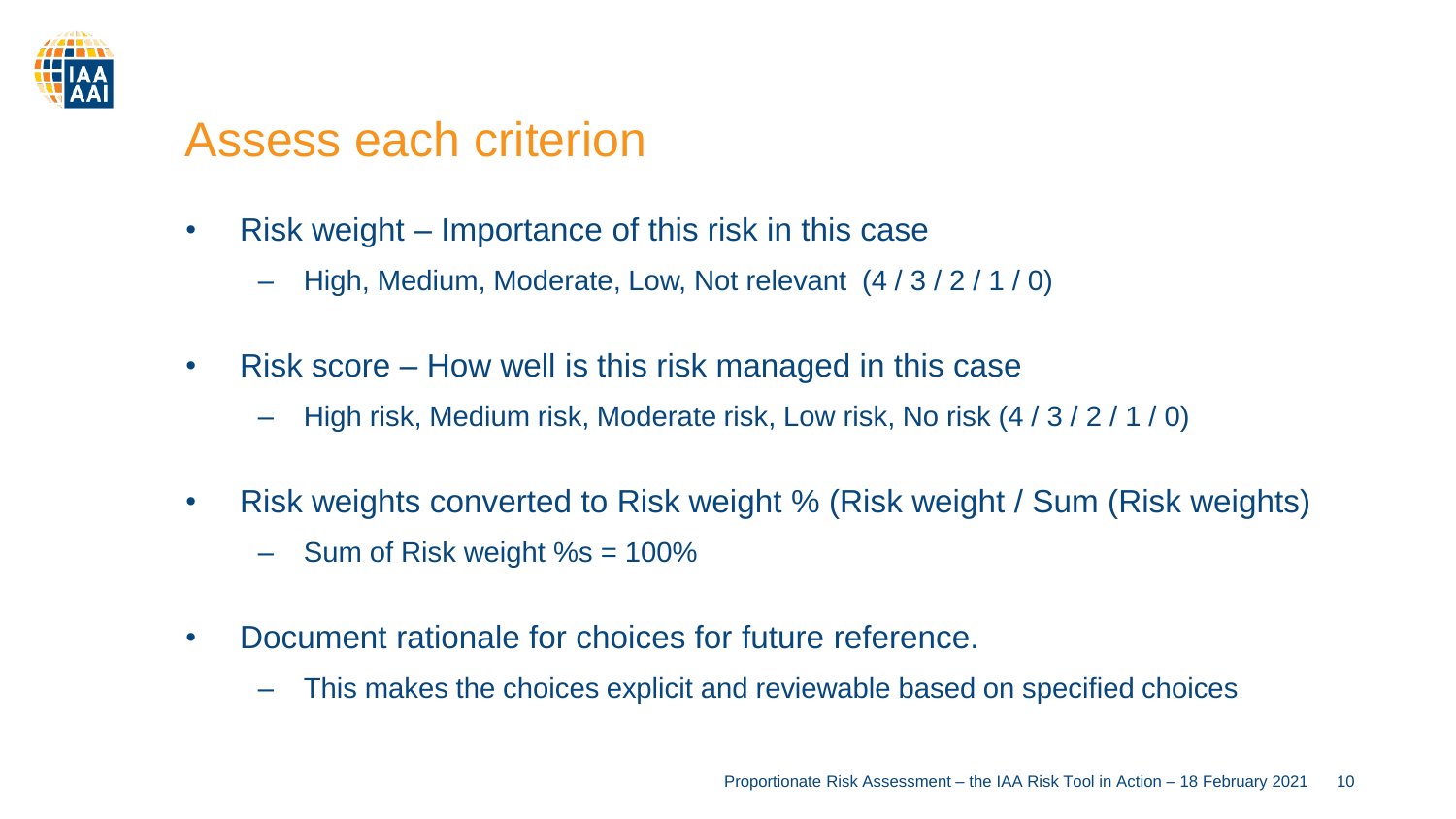

## Assessing Product and Provider Risk

| <b>Risk</b><br>category        | <b>Risk weight</b> | <b>Value</b>   | Weight | <b>Risk</b><br>score | Weighted<br>risk score |
|--------------------------------|--------------------|----------------|--------|----------------------|------------------------|
| Sum insured                    | High               | $\overline{4}$ | 40%    | 3                    | 1.2                    |
| Data                           | Moderate           | 2              | 20%    | 2                    | 0.4                    |
| Fraud<br>potential             | High               | $\overline{4}$ | 40%    | $\overline{4}$       | 1.6                    |
| <b>Product risk assessment</b> |                    | 10             | 100%   | $Sum =$              | 3.2/4                  |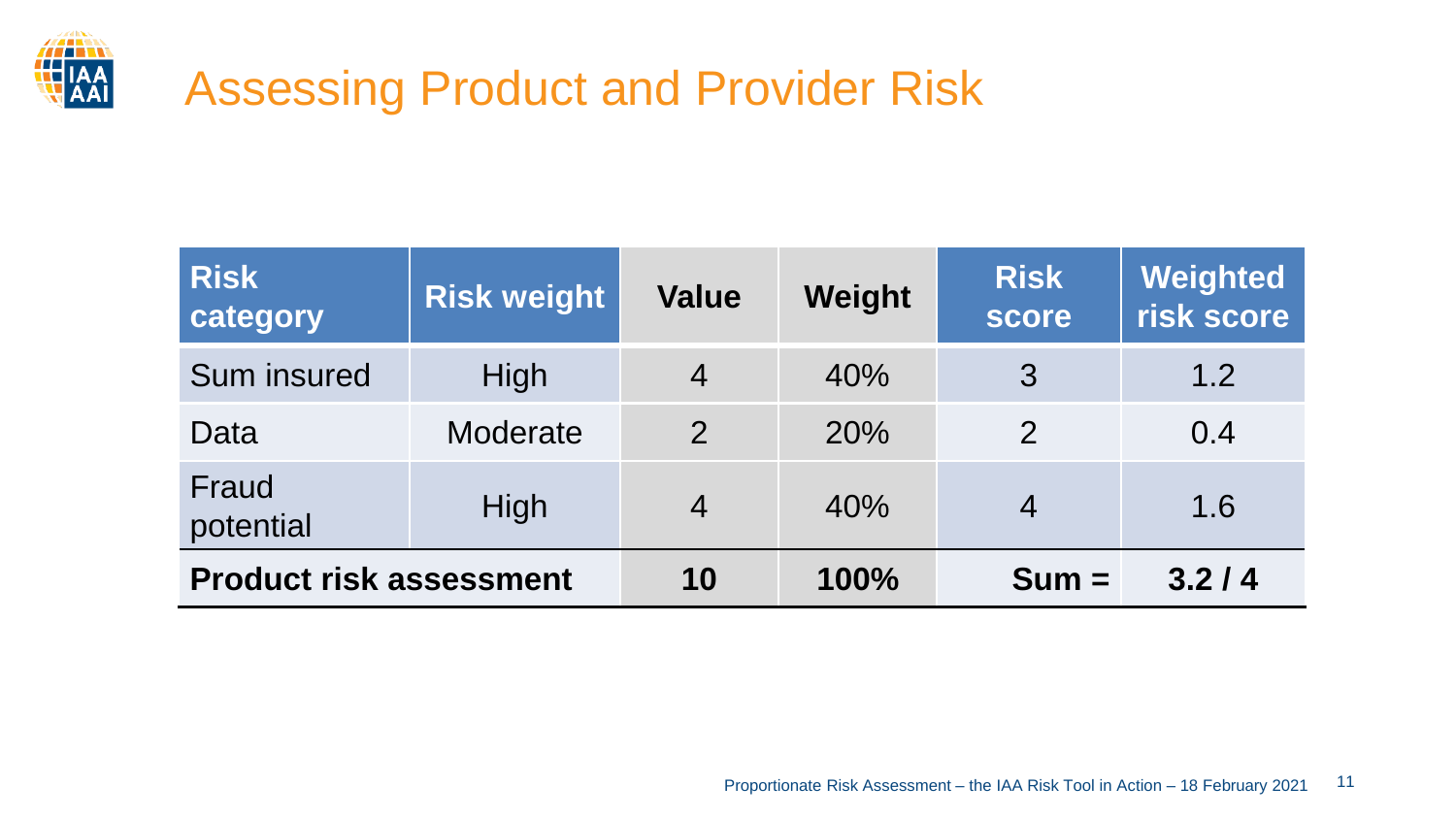

### Obtain dimension outcome

- Dimension score = Sum (Risk weight% \* Risk score)
	- Results between 1 and 4
- Dimension outcome given by a pre-set table (for the dimension)
	- This dimension outcome is input to the Risk matrix
	- Example:

| <b>Dimension Score</b> | <b>Dimension Outcome</b> |
|------------------------|--------------------------|
| $\leq$ 1.5             |                          |
| $\leq$ 2.25            | $\mathcal{P}$            |
| $\leq$ 3.0             | З                        |
| > 3.0                  |                          |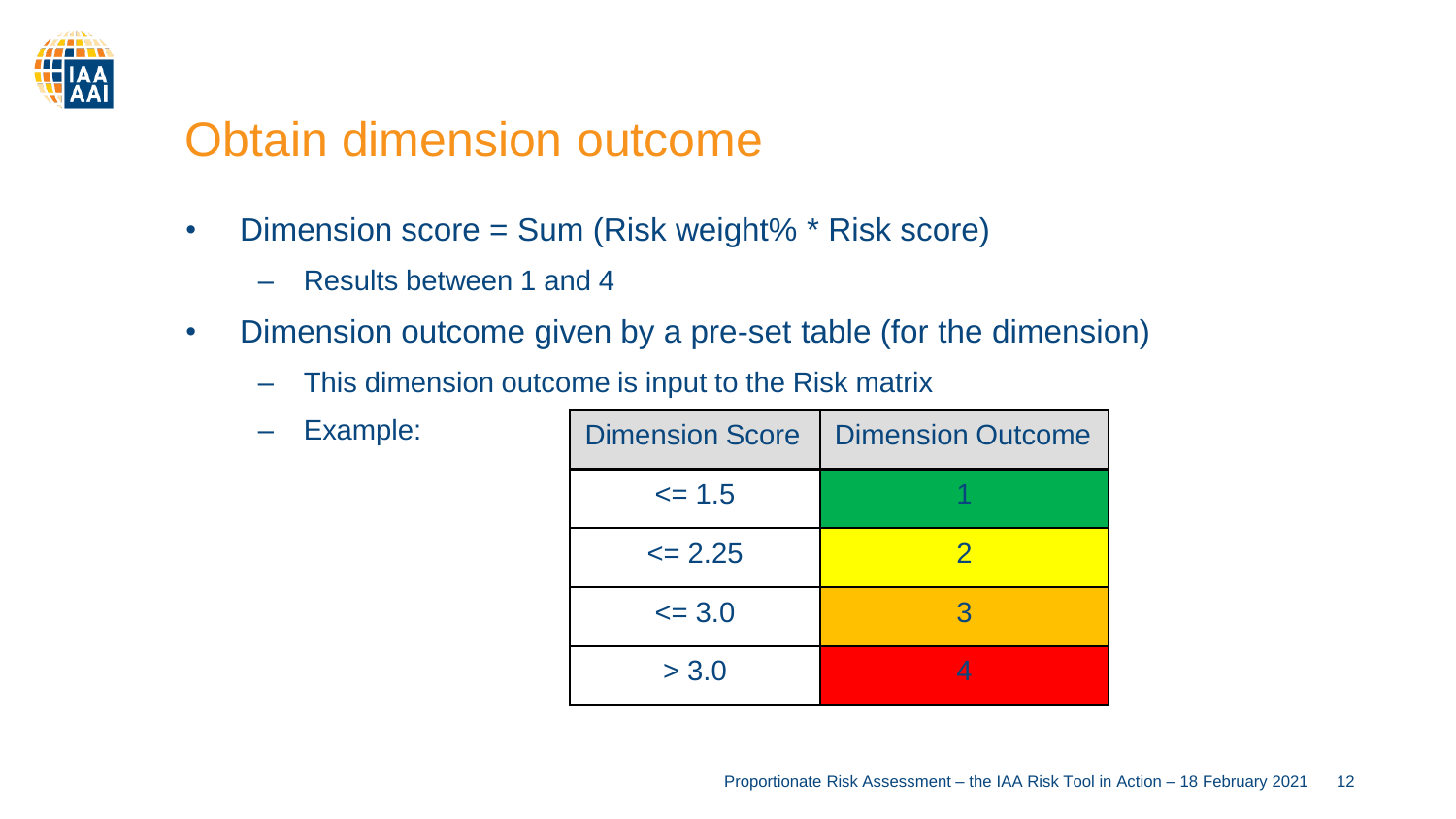

#### Parameter choices



- Dimension outcomes
	- Differ
- Risk matrix
	- Asymmetric
	- Unequal risk 'strengths'
- Risk appetite
	- Asymmetric
	- Unequal output risk profile
- All parameters should reflect the specific situation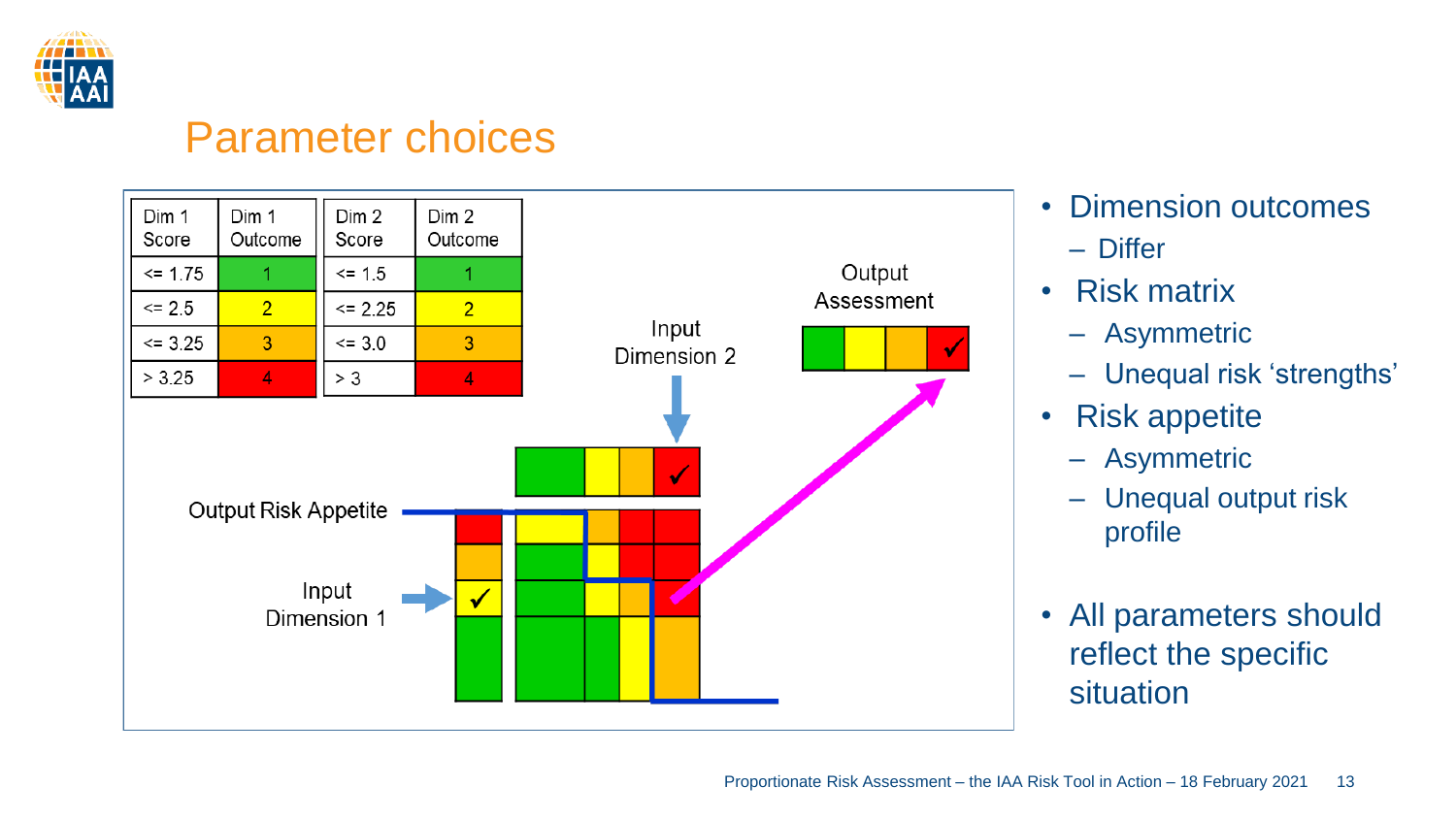

# Identifying risk drivers and reducing risk

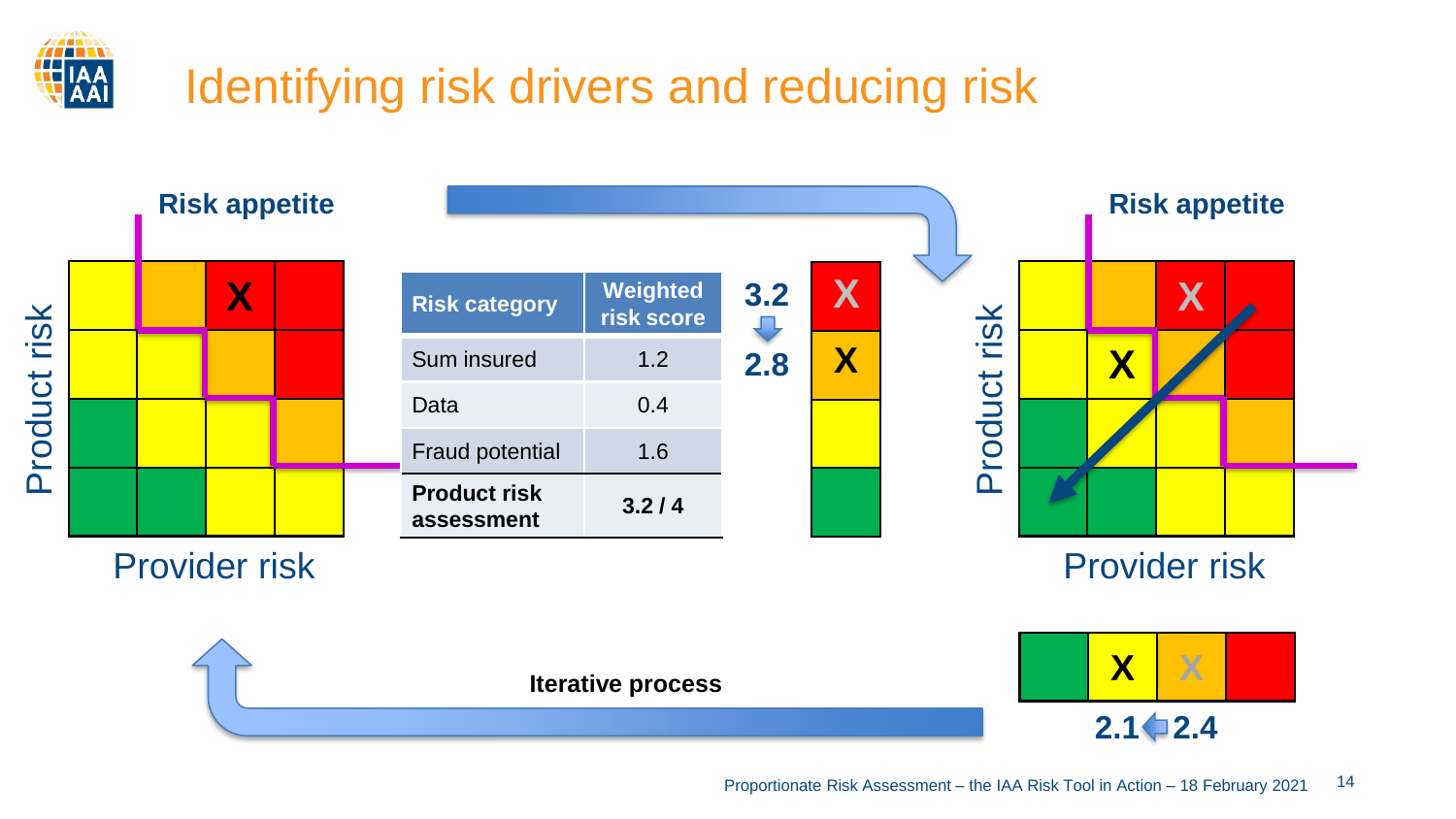

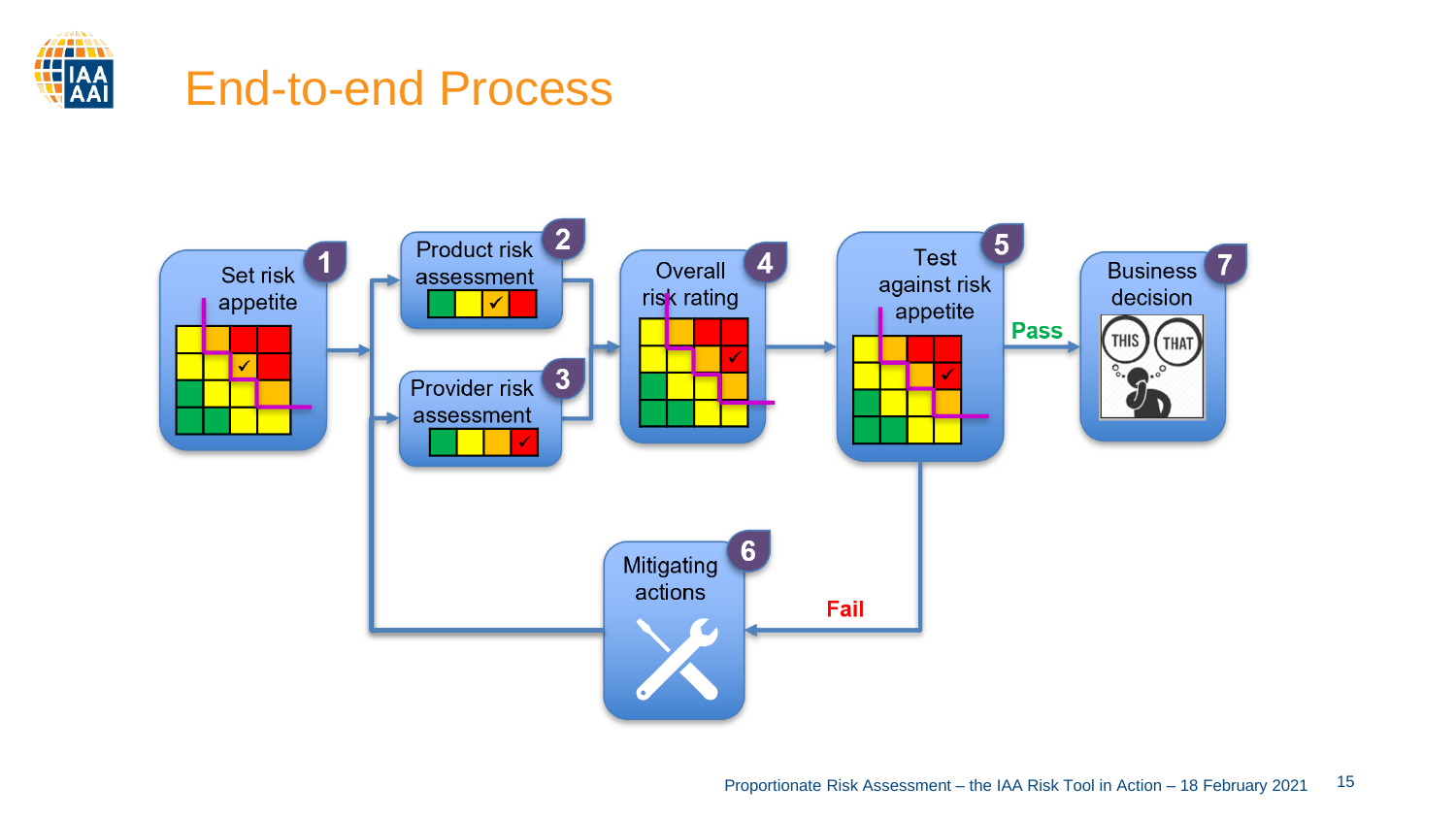

## Example 2: Privatise third party motor insurance

- MTPL = Motor Third Party Liability insurance
- Political decision to have compulsory coverage
	- Supervisory issue more management than approval
- Supervisor and industry not fully prepared
	- Match actions with time available to implement
- Need sustainable market
- Apply proportionality as appropriate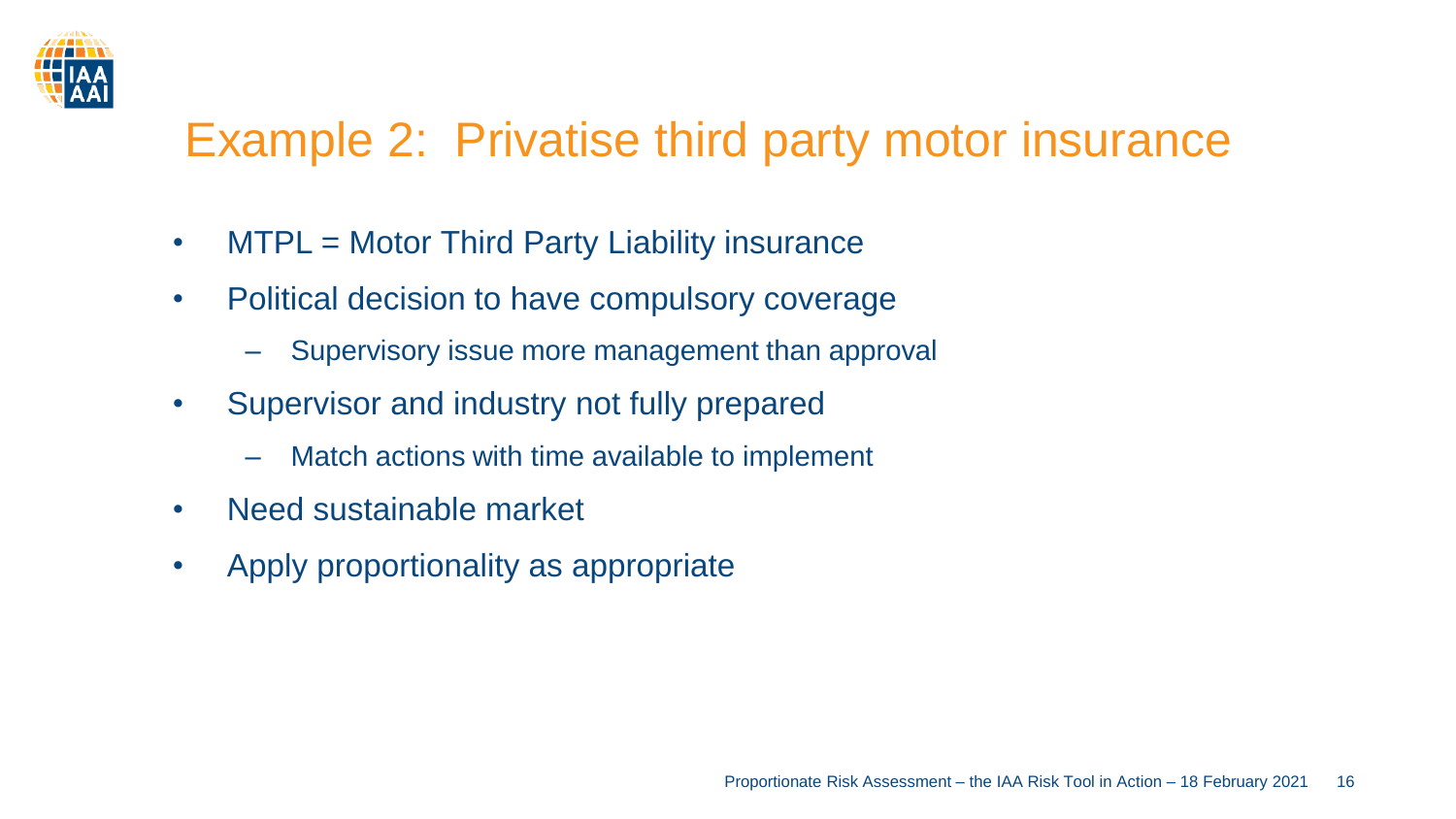

### Multiple dimensions – upward cascade

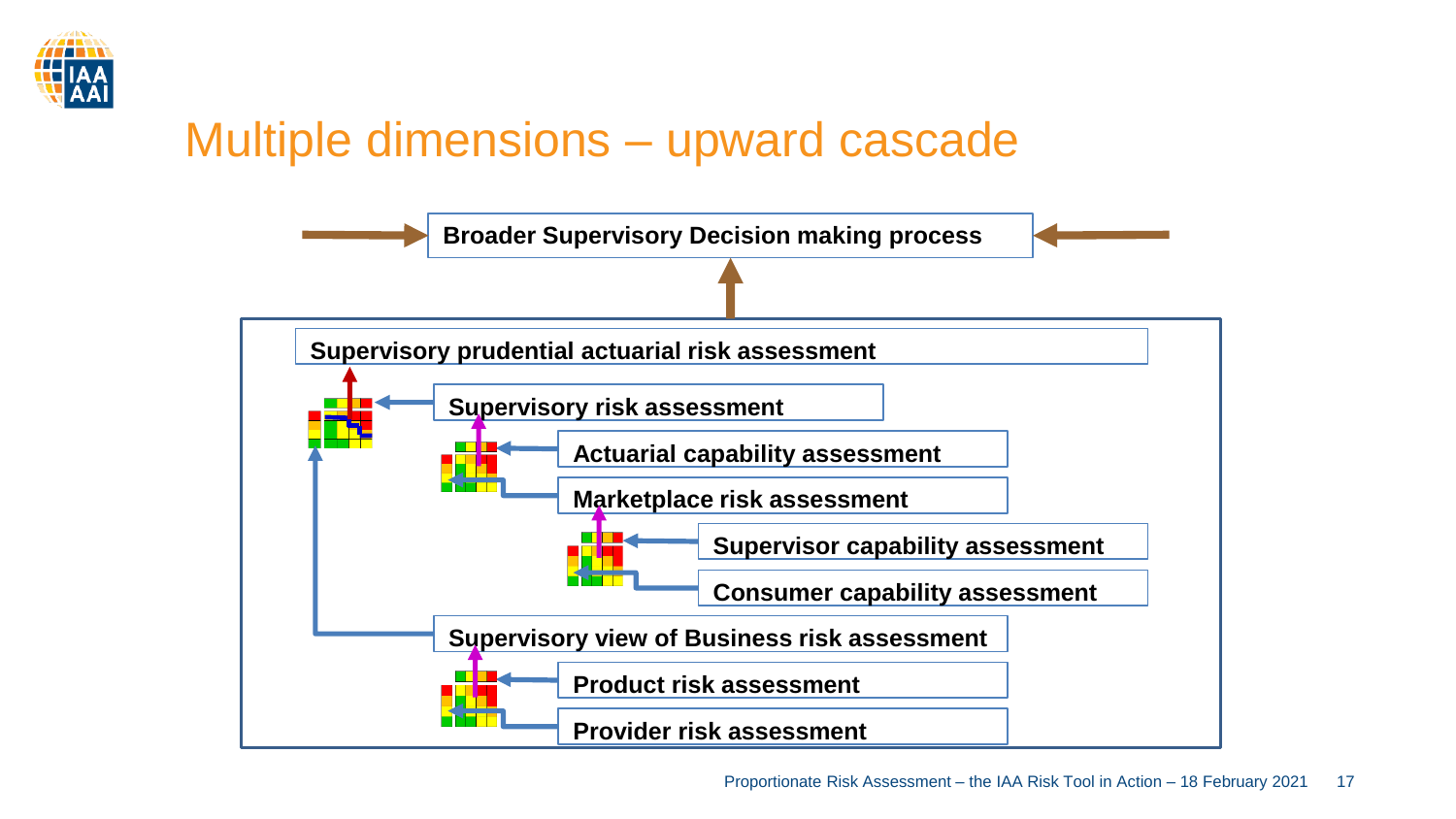

### Assess prudential risk

- Marketplace is slow to change
	- Mandatory Cover
	- Limited supervisory capacity
	- Consumers indifferent to the "quality" of the insurer
- Supervisory Risk
	- Limited actuarial capacity
	- Impact of premium, commission, expense etc limits
- Business Risk
	- Product highly regulated
	- Quality of provider delivery limited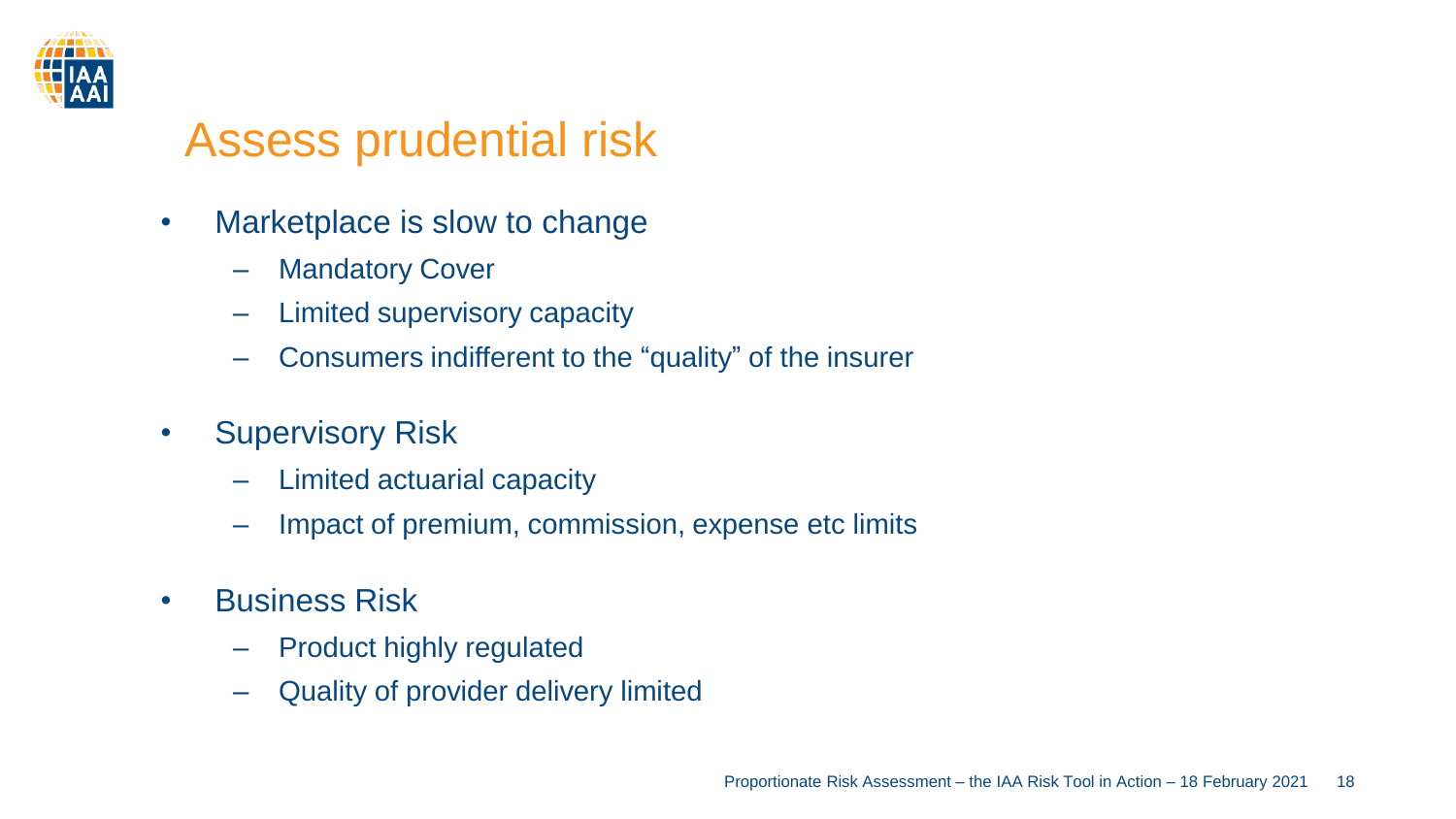

### Initial assessment

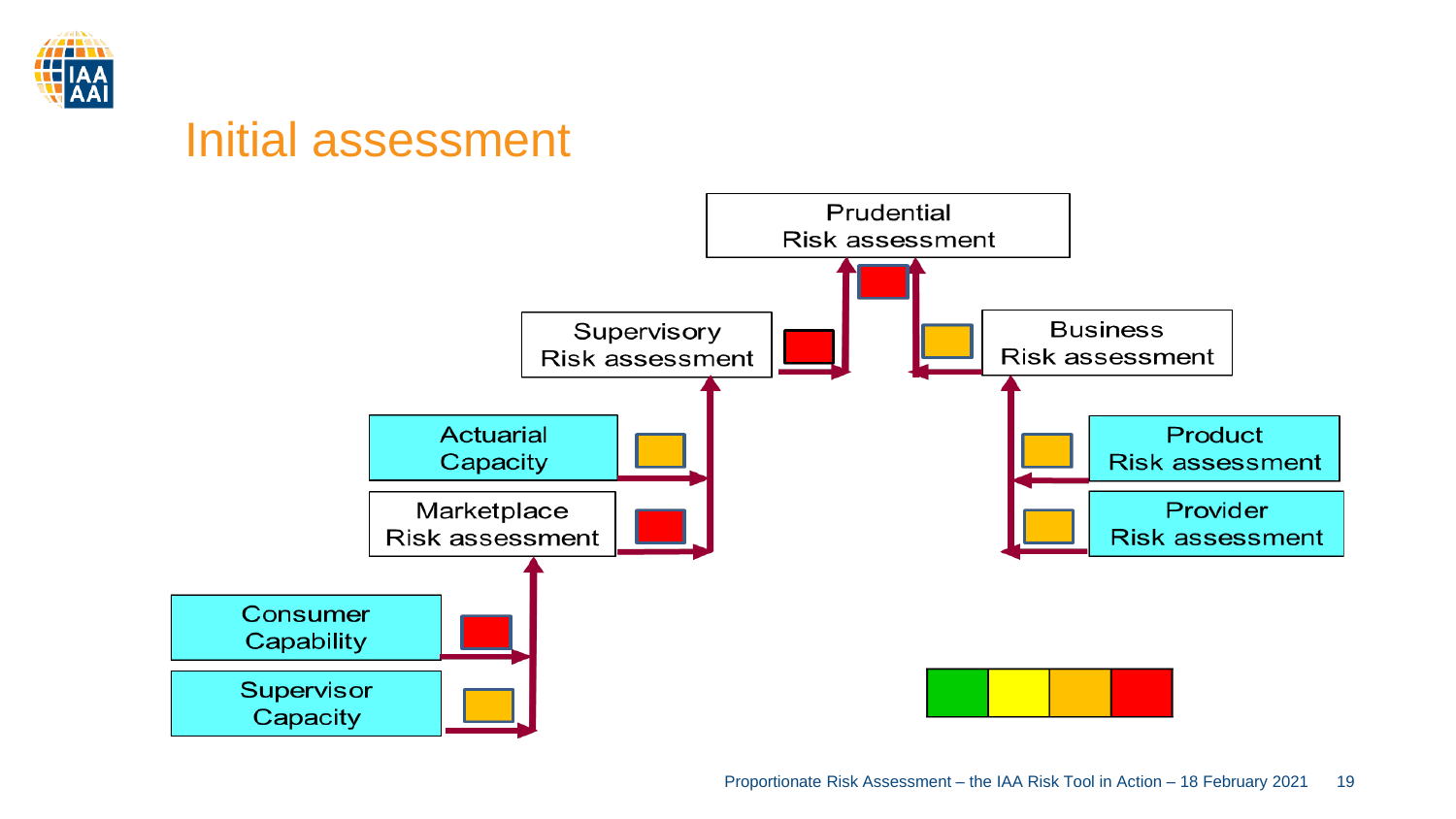

### Possible actions

- Need reduce assessed prudential risk
- Liberalisation Process
	- Improve Expertise/Resources
		- Outsourcing
	- Get proper data
		- Audit data acqusition & processing systems
		- Deregulate commissions
		- Improve reporting & monitoring
	- Audit Reserving and Capital adequacy levels
	- Check financial strength of qualified shareholders
	- Increase depth & frequency of regular reporting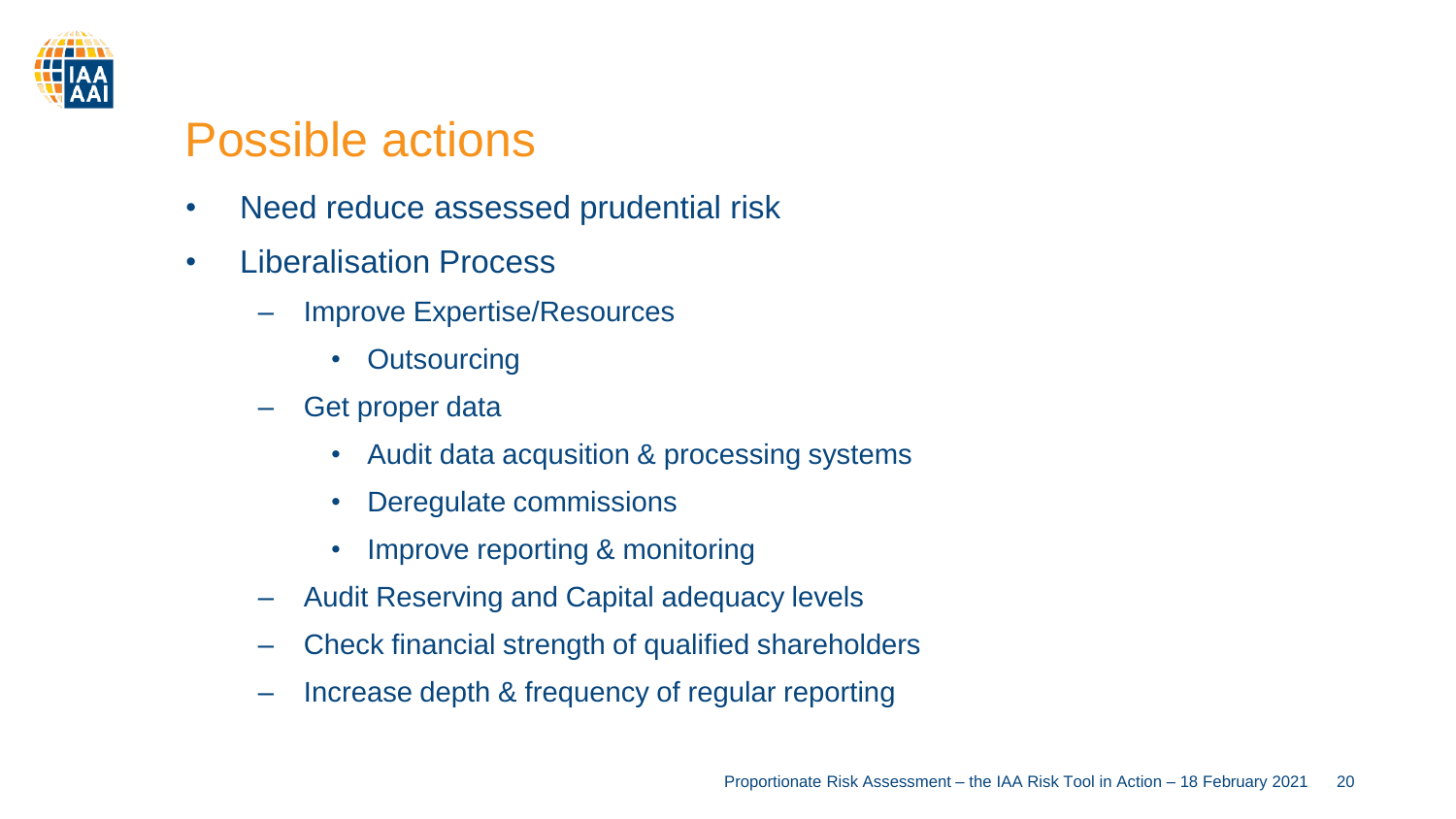

### Assessment after actions

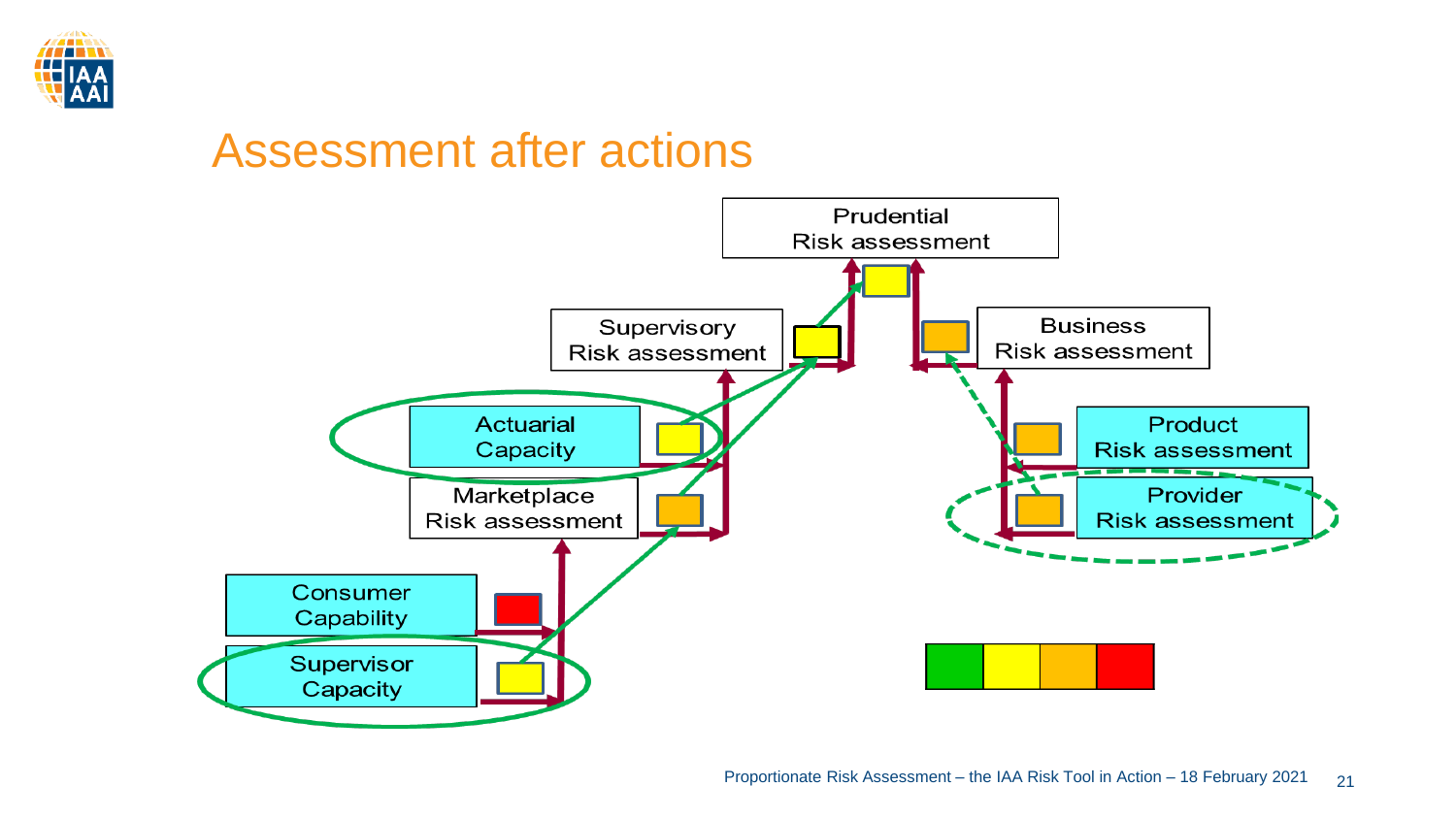

### Take-aways

- The risk tool can have more than two dimensions
- The risk tool can be applied in many situations
- The risk tool provides a structured, documented and pen process for risk assessment and review
- Outcomes from the risk tool are inputs to broader decisions making processes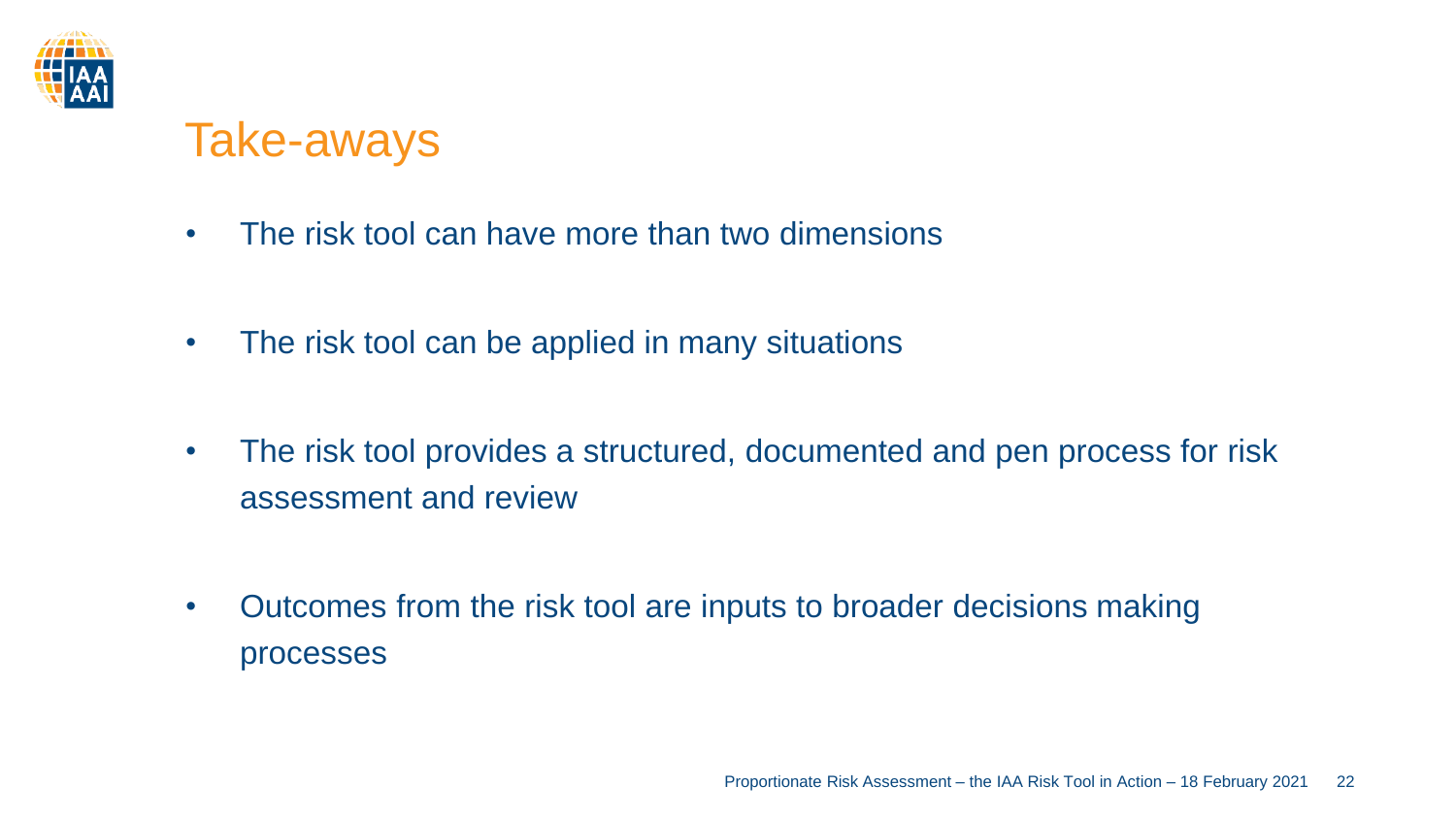

## Accessing the Paper and Tool

### IAA's website: [www.actuaries.org](http://www.actuaries.org/) **Publications** → **Papers**



IAA Microinsurance Task Force

Nigel Bowman [bowmanconsulting@webafrica.org.za](mailto:bowmanconsulting@webafrica.org.za) Jules Gribble *[julesgribble@pfsconsulting.com.au](mailto:julesgribble@pfsconculting.com.au)*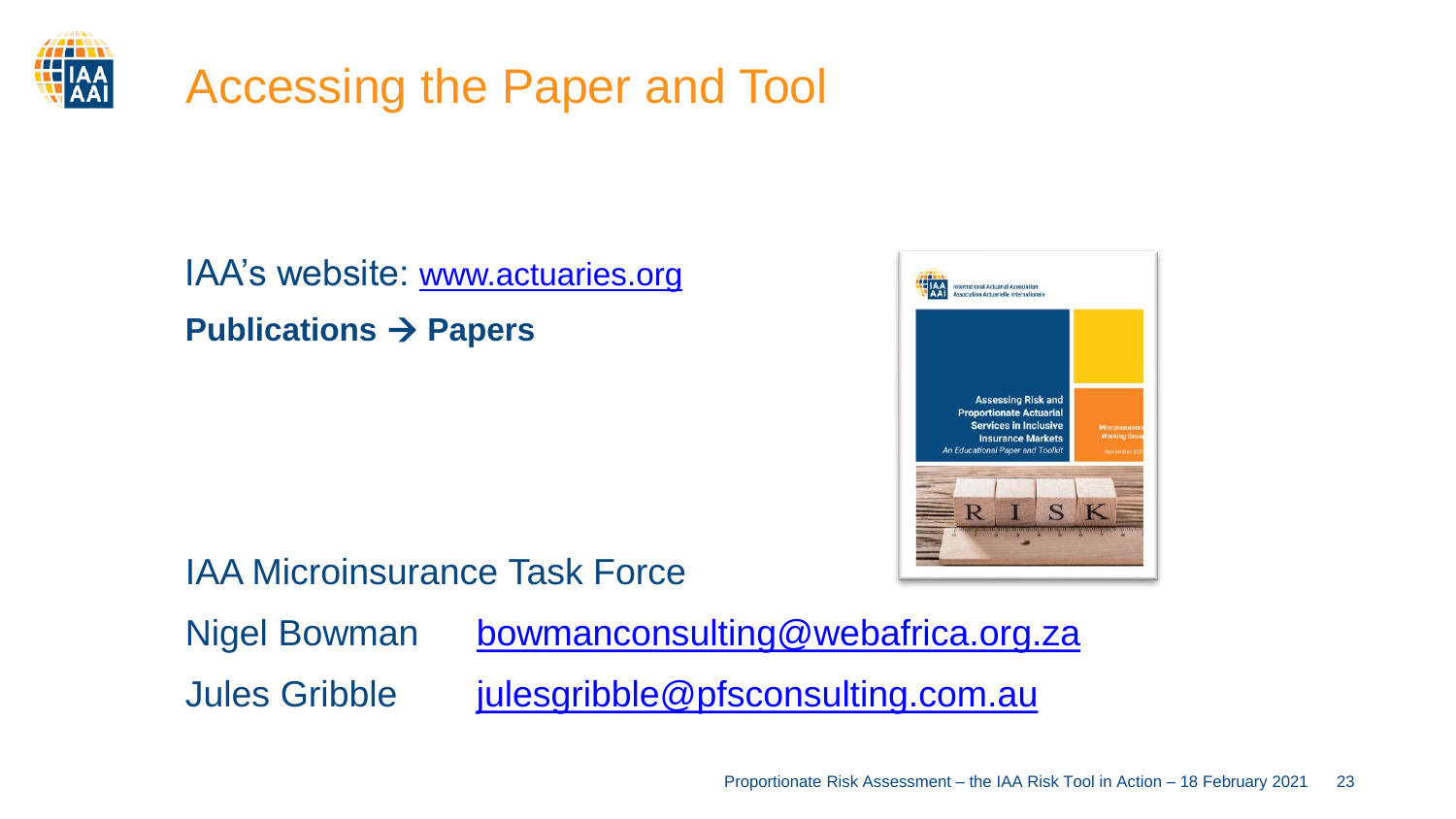# Insurance Regulatory Authority of Uganda Interview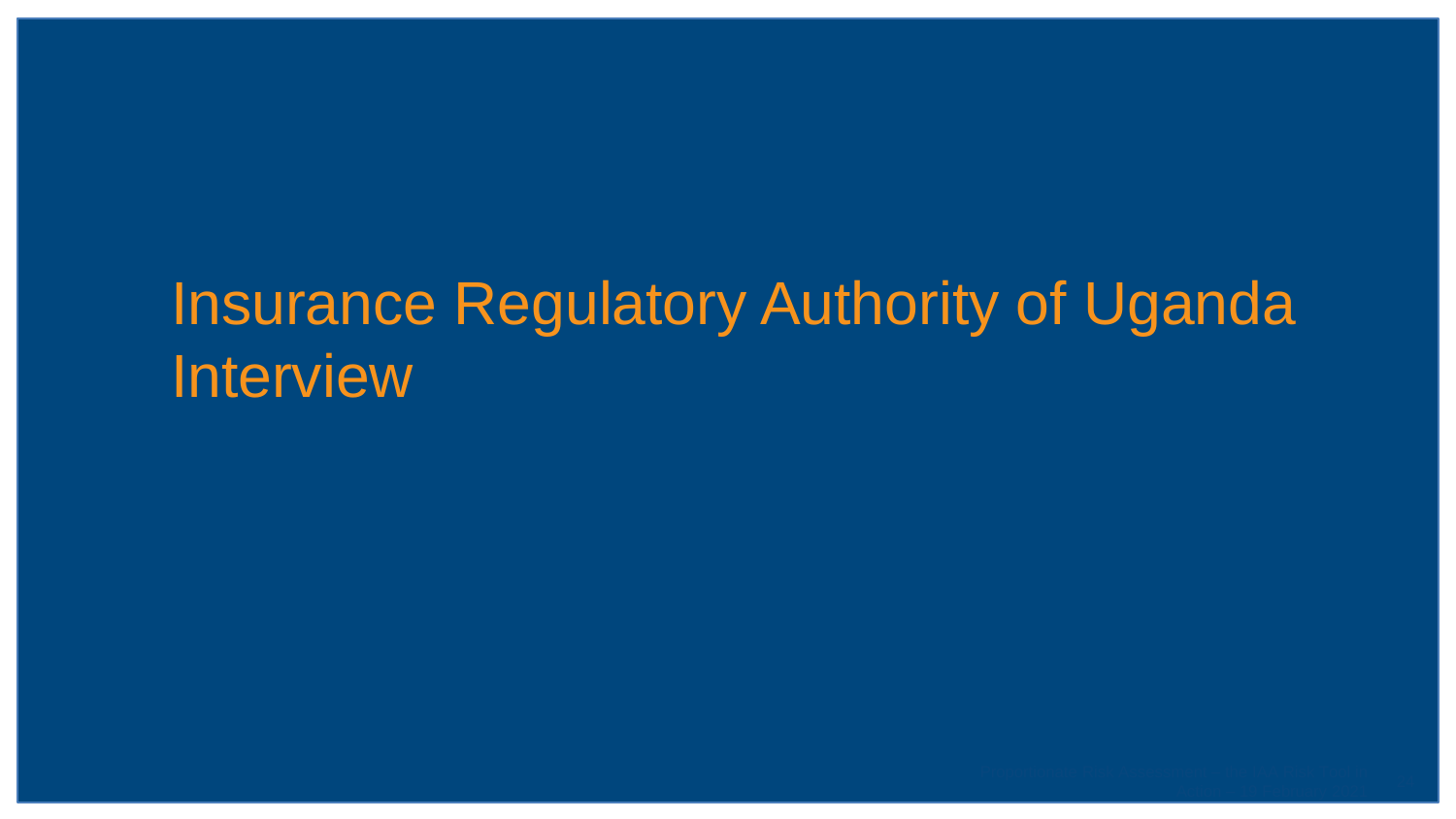